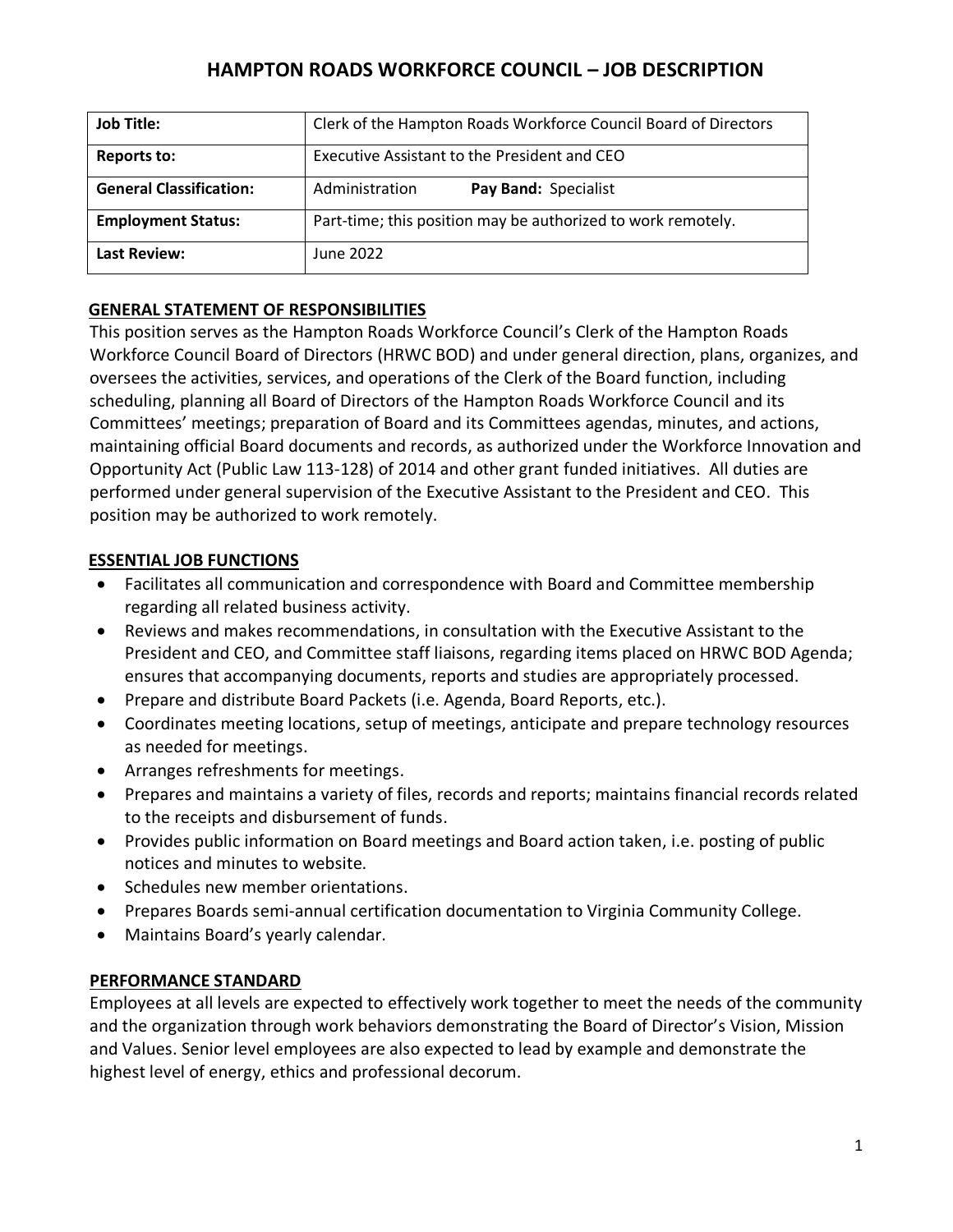## **HAMPTON ROADS WORKFORCE COUNCIL – JOB DESCRIPTION**

#### **REQUIRED KNOWLEDGE**

- **Office Administration** thorough knowledge of administrative and clerical procedures and designing forms, and other office procedures and terminology. Knowledge of general office equipment and personal computers to include word processing, spreadsheet, to include Microsoft Office and Office 365.
- **Technology** Knowledge of computer systems and business applications to include personal computer network, cabling systems, and operating systems. Knowledge of general office equipment and personal computers to include word processing, spreadsheet and related software.
- **Communications and Media**  Knowledge of media production, communication, and dissemination techniques and methods.
- **Customer Service** Thorough knowledge of principles and processes for providing customer services. This includes setting and meeting quality standards for services and evaluation of customer satisfaction.

#### **REQUIRED SKILLS**

- **Computer Skills** Utilizes a personal computer with word processing, spreadsheet, presentation and related software to effectively complete a variety of administrative tasks with reasonable speed and accuracy.
- **Interpersonal Relationships/Customer Service** Develops and maintains cooperative, courteous and professional relationships with employees and all levels of management to include vendors, representatives from other organizations and the general public.
- **Time Management** Plans and organizes daily work routine. Establishes priorities for the completion of work in accordance with sound time-management methodology to meet deadlines.
- **Critical Thinking** –Strong analytical skills to include using logic and reasoning to understand, analyze, and evaluate routine situations and research information to identify the strengths and weaknesses of alternative solutions, conclusions or approaches to situation.

## **REQUIRED ABILITIES**

- **Coordination of Work** Highly developed ability to establish and implement effective administrative programs and procedures. Ability to plan and organize daily work routine. Establishes priorities for the completion of work in accordance with sound time-management methodology. Attends and maintains a calendar for meetings, deadlines and events. Performs a broad range of supervisory responsibilities over others.
- **Communication**  Excellent ability to communicate complex ideas and proposals effectively so others will understand to include preparation of reports, agendas, and policies. Excellent ability to listen and understand information and ideas presented verbally or in writing. Ability to handle a variety of human resources issues with tact and diplomacy and in a confidential manner.
- **Accounting and Budgeting** Ability to perform arithmetic, algebraic, and statistical applications. Ability to employ economic and accounting principles and practices in the analysis and reporting of financial data.